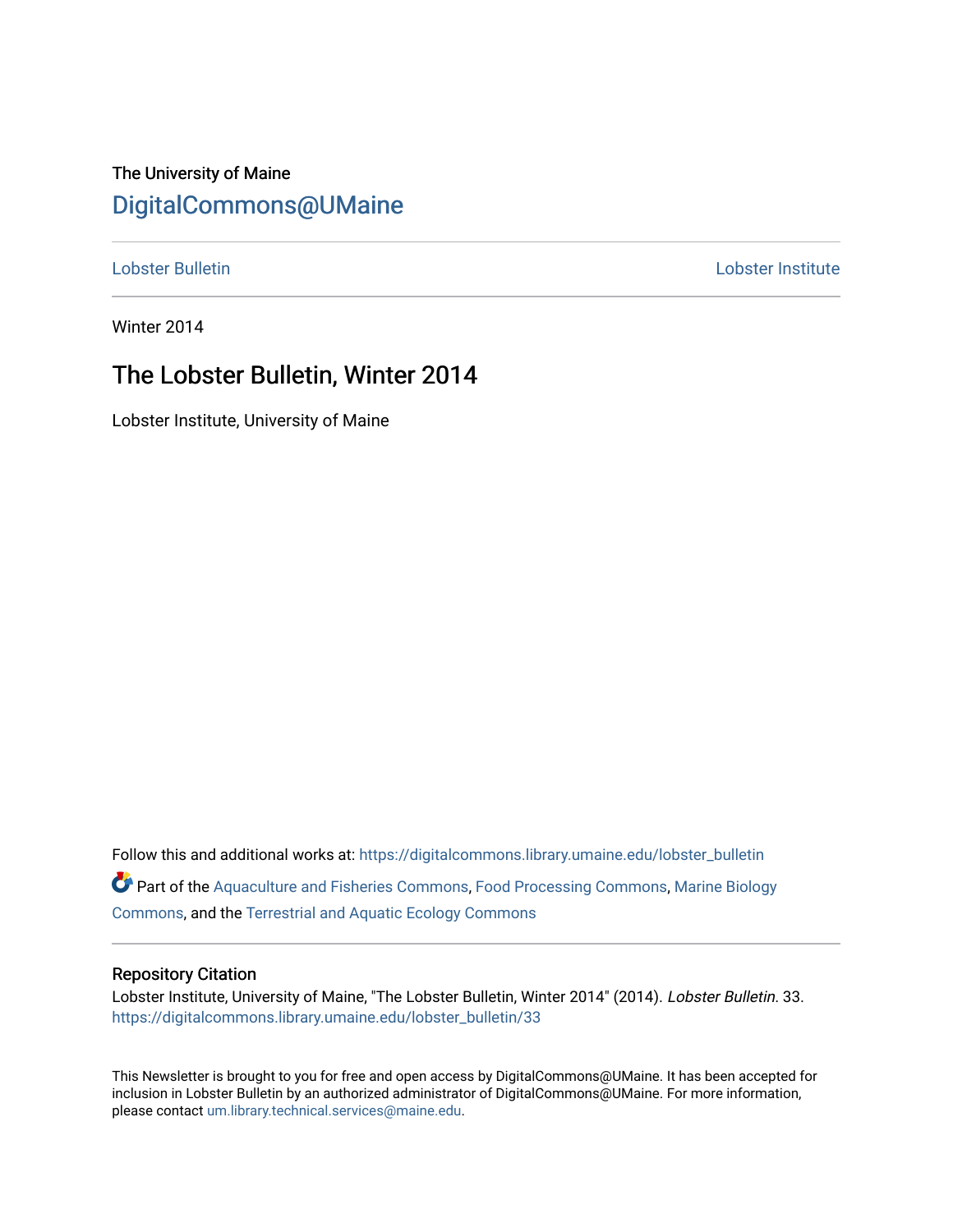



## The Lobster Bulletin **Winter 2014 lobsterinstitute.org**

THE UNIVERSITY OF

MAINE

News, research updates and information on lobsters and the lobster industry

## **2013 Lobster Landings in Maine Remain High**

 A preliminary report from Maine's Department of Marine Resources indicates 2013 lobster landings in Maine will be the second highest on record at 125,953,876 pounds. The value of these landings is calculated at approximately \$364 million, which is a \$22 million increase over 2012 and \$30 million over 2011.

There were 4,239 active harvesters in the commercial lobster fishery last year. The 2013 average boat price per pound increased by 20 cents over 2012 – from \$2.69 to \$2.89. "While an increase in price per pound is a good sign, it is still the second lowest since 1995, which underscores the importance of the efforts of the Maine Lobster Marketing Collaborative," said Patrick Keliher, the commissioner of the Maine Department of Marine Resources.

## **Mouth of the Penobscot River Closed to Lobster Fishing– Though Lobsters Still Safe to Eat**

 On February 22, 2014 a small area at the mouth of Maine's Penobscot River was closed to lobster and crab harvesting for a minimum of two years. "This closure is being taken as a precautionary measure in response to information the Department of Marine Resources (DMR) recently received about mercury contamination in muscle tissue from lobsters found in this area," said Department of Marine Resources Commissioner Patrick Keliher.

 The closed area extends from Wilson Point across to Fort Point, and north into the Penobscot River, and covers an area of only 7 square miles out of the more than 14,000 square miles in the Gulf of Maine where lobsters are harvested.

**cont. on page 4**

## **Pending Canada/E.U. Trade Agreement May Provide Boost to Lobster Exports**

According to an article by Paul McLeod in the Chronicle Herald, nearly 95% of European seafood tariffs will be eliminated from Canadian imports. This will greatly benefit the lobster processing industry as the approximately 18% tariff on lobster meat will be phased out over five years. The Canadian live lobster exporters will also benefit from the elimination of an 8% tariff on their product.

 Europe has been a relatively small percentage of the market for Canadian lobster in the past few years, and seafood exports in general have been declining in the past 5 years. The United States has always been the greatest importer, with gains seen in the past few years in the Asia-Pacific markets of China, Japan and Hong Kong. McLeod quotes Fisheries Council of Canada president Pat McGuiness as saying he believes the trade deal with the European Union will reverse the trend of falling Canadian seafood exports to Europe. "With the elimination of the EU tariffs, I can see a lot of…shipments being re-diverted to the EU," McGuiness said. "Russia and China are very lucrative markets but they're high-risk markets."

 McLeod reported that the value of Canada's seafood exports to Europe dropped 40% from 2007 to 2012 – from \$576 million to \$343 million. However, he quotes Lobster Council of Canada Executive Director Geoff Irvine as saying, "In lobster, it's been fairly consistent for the southern part of Europe." Yet, Irvine anticipates the trade deal will benefit the entire seafood industry.

**We hope you enjoy the refreshed look of**  *The Lobster Bulletin***. Remember, you can also receive the** *Bulletin* **by email. Contact us at [lobsterinstitute@maine.edu](mailto:lobsterinstitute@maine.edu) if you'd like to receive the** *Bulletin* **electronically.**



### The Lobster Institute

573 Rogers Hall, Room 210 \* University of Maine \* Orono, ME 04469-5763 \* 207-581-2751 \* Fax 207-581-2744 A unit of the Maine Agricultural and Forest Experiment Station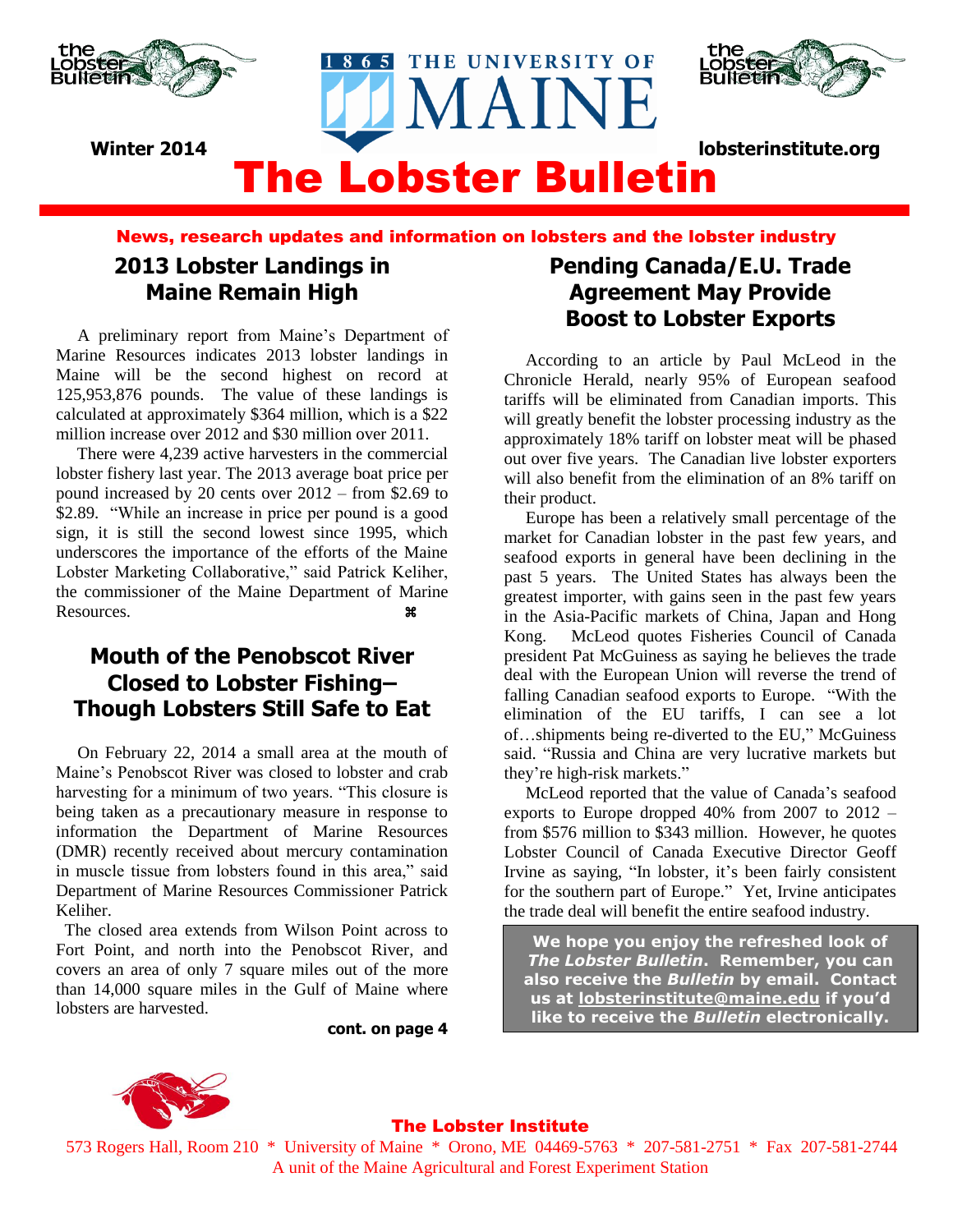

## The Lobster Bulletin

*2013 Friends of the Lobster Institute Annual donors and sponsors who generously supported the work of the Lobster Institute in calendar-year 2013.* 

 **As a non-profit, the Lobster Institute relies on industry and private support to continue its work for and with the lobster fishery.**

**Please consider donating as a Friend of the Lobster Institute today. Call 207- 581-2751 or visit lobsterinstitute.org**

#### **\*\*SPONSORS\*\***

Bar Harbor Bank & Trust Camden National Bank Darden Restaurants Downeast Lobstermen's Assn. East Coast Seafood/Paturel Int. Farm Credit of Maine Gorham Savings Bank Habitat Mooring Systems Mariner Beverages Maine Import/Export Lobster Dealers Assoc. Riverdale Mills Corporation Univ. of Maine Credit Union

### **INDUSTRY**

**\*\*Benefactors\*\* \$10,000+** --

**\*\*Partners\*\* \$5,000 - \$9,999 --**

#### **\*\*Supporters\*\* \$1,000 - \$4,999**

Bottom Dollar, Inc. – Jack & Erika Merrill Massachusetts Lobstermen's Assn.

#### **\*\*Associates\*\* \$500 - \$999**

Conary Cove Lobster Pound Southern Maine Lobstermen's Assn. Wire Belt Company of America

#### **\*\*Friends \$100 - \$499\*\***

R.B. Allen Associates – Richard Allen Barnacle Billy's Bayley's Lobster Pound, Inc. Boston Lobster Company Brooks Trap Mill Bruce C. Heanssler Lobster Company Bruce W. Fernald Inc. Cranberry Isles Fishermen's Co-op F/V Rebecca & Heather, Inc. F.W. Thurston Co., Inc. Frank & Brinna Sands Foundation Friendship Trap Co., Inc.. Hamilton Marine, Inc. Island Seafood, LLC

> Lobster Products, Inc. , Herb & Pat Hodgkins Lobster Trap Company

OW & BS Look Co. Inc.

Mack Boring & Parts Maine Lobster Marketing Collaborative Ocean Marine Insurance Company Ogunquit Lobster Pound Palombo Fishing Corp. PEI Fishermen's Assn. Purse Line Bait Robert Beck Gallery & Academy LLC Seaview Lobster Company Small Point Impounding Corp. South Bristol Fisherman's Co-op Southport Silver South Shore Lobster Fishermen's Assn. Spruce Head Fishermen's Co-op Swan's Island Fishermen's Co-op Third Addition Engineering/Lori Wilson Richter Vernon d'Eon Lobster Plugs Ltd Western Gulf Fishermen's Assn. Carol & Dr. Franklin Wills

#### **\*\*Others\*\***

Albertson Family, LLC Aquatecnics, LLC Georgette Corporation Island Fishing Gear & Auto Parts D.J. King Lobster Lizotte Machine Vision Lulu, Inc. – John & Colleen Nicolai Sea View Lobster Corp. The Robertson Group

### **INDIVIDUALS**

**\*\* "Blue Lobster" League\*\* \$10,000+ --**

**\*\*Blackmore Federation\*\* \$5,000 - \$9,999**

--

**\*\*Highliner Club\*\* \$1,000 - \$4,999**

Cathy Billings George Holmes, DVM

#### **\*\*Heritage Guild \$500 - \$999\*\***

Bob Bayer Annette & Robert Leckie

#### **\*\*Shoal Society \$100 - \$499\*\***

Linda & Tom Archambault Ed & Mary Blackmore George Brennan Susan Bruce & Rick Hauck

Richard Cassola John P. Cronin Tom & Paula Colwell Bill & Georgia Fike Anne Funderburk

David & Betty Heanssler John Heyer Lilian & Victor Lo David & Audrey Mills Dr. Ray & Beverly Nichols Robert Olney John & Gail Reeves Lt. Col. Pamela Solomon Reid James & Derreth Roberts David Sullivan George Williams

#### **\*\*Associates \$50 - \$99\*\***

Russell Bodwell Peter & Celeste Bridgford, Jr. Honorable Gene & Judy Carter Joseph Day Kevin Downey Frederic Eustis Robert & Patricia Ann Fischer Michael & Monica Fournier Arthur Glowka Earl Hodgkins M. Perry Hunter Alvin McNeilly Mary & Thomas Kemper Bryan & Deta Pearce Maria Robertson John Sylvester, Jr. David & Roberta Townsend Paul Ward

#### **\*\*Friends \$25 - \$49\*\***

Renee Mercaldo Allen Dolores Billings Gordon Bok David Brakke Douglas Chapman Anne Covell Warren & Shirley Gray Christian Haufler, Jr. Robert & Alice Hawes Warner & Connie Hazell Michael Hogan Louis & Edie King Kavin & Virginia Moody Sandra Shumway Alan Steinbach Eric & Marlene Taussig Tyler H. Thompson Catherine H. Van Poznak & John D. Kiley Thomas Yazwinski

#### **Note:**

If we inadvertently left anyone out or incorrectly listed your name, please notify us and we will make a correction in the next issue

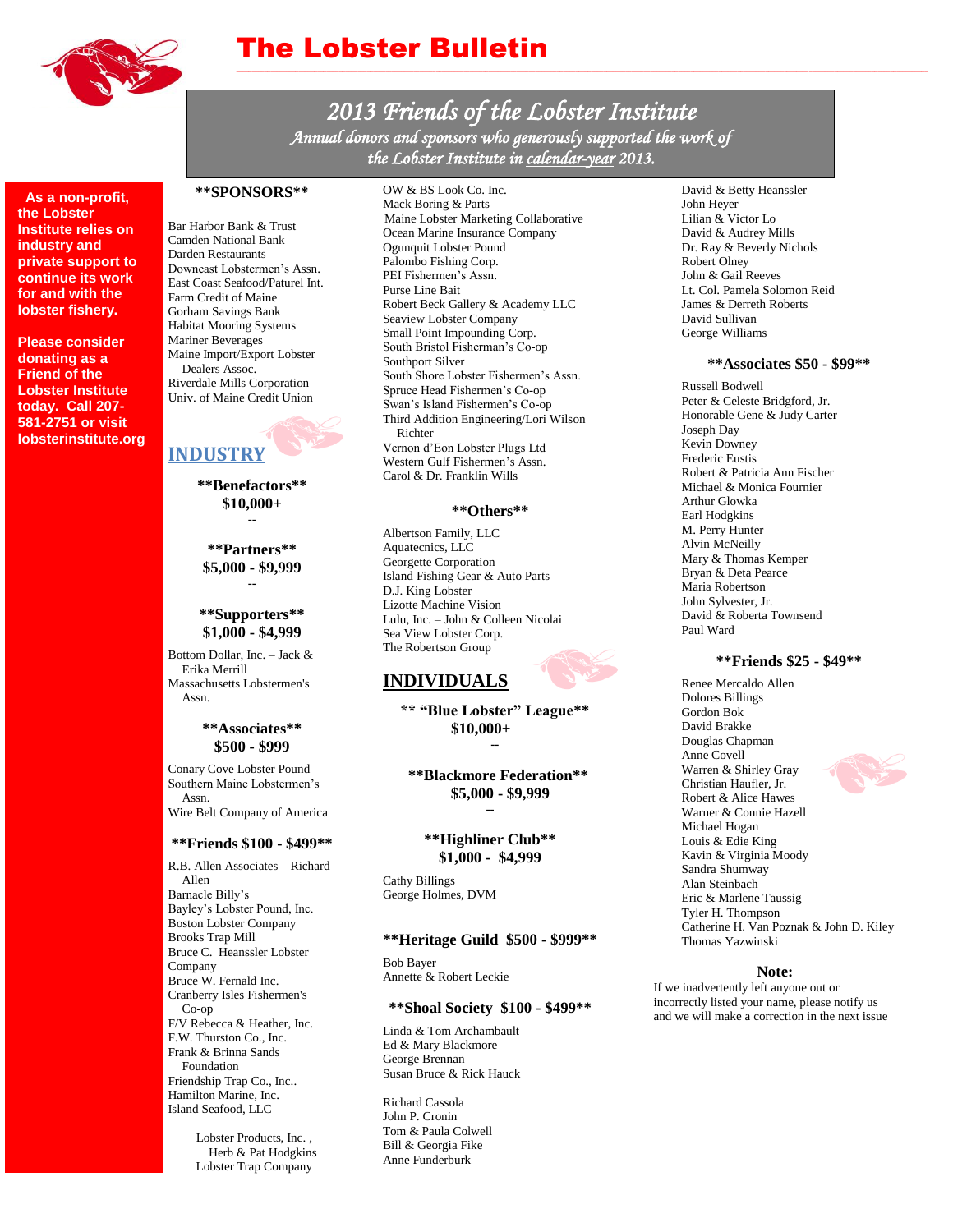# RESEARCH REPORT

### **DMR's Status of the Lobster Fishery as reported at the Maine Fishermen's Forum:**

Carl Wilson, a lobster biologist with the Maine Department of Marine Resources, updated attendees at the Maine Fishermen's Forum on the status of the lobster resource as depicted by surveys and studies conducted in 2013. The following are notes from that session **:**

**Landings –** Preliminary data shows 2013 landings remain near record highs at 125,953,876 pounds.

**Settlement –** A yearly settlement index has shown a decline in settlement in the past two-three years in most lobster zones in Maine. Settlement data is used as a possible indicator of landings five to seven years out from the date of collection. This trend indicates a potential decline in landings through 2018, particularly in zones A-D.

**V-Notch –** During sea sampling, the percentage of eggbearing lobsters brought up in traps that have a v-notch has decreased from 82% in 2008 to 61% in 2013. According to Wilson, "This is not what we want to see," for modeling and assessment purposes.

**Shell Disease** – The percent incidence of shell disease in lobsters has seen a slight increase in western areas, with just over 4% reported in Zone G; 3% in Zone F; and approximately 1/75% in Zone E. All other zones remain below 1%. Comparatively, Rhode Island typically sees a 30-40% incidence rate. Wilson indicated that shell disease is seen more frequently in older, larger lobsters. This includes the older v-notched lobsters, which are "just the population we are trying to protect." He noted that some lobstermen dispose of shell diseased lobsters they catch, but he discouraged that practice.

**Lobster Grip Study:** As reported in the Summer 2013 *Lobster Bulletin*, students at the University of Maine have been working with the Lobster Institute to develop a novel method for measuring lobster viability for shipping. The greater the serum protein value the longer the distance the lobster can be shipped. Currently, a blood sample is drawn and a serum protein measurement is made with a refractometer (Leavitt and Bayer, 1977) to help determine viability. For the new method, the assumption is that muscle mass, as indicated by claw closing strength, would correlate to serum protein. A load cell was constructed by a student Tom McKay and UMaine Professor of Mechanical Engineering Michael Peterson to measure the closing force of lobster claws. The technique showed high correlation to serum protein in tests conducted by UMaine Animal Veterinary Sciences students, Zoe Kreitzer and Matt Hodgkin. Trials in the fall of 2013 indicated that

### **Two Methods for Determining the Fertility Status of Early-Stage American Lobster Eggs***:*

*(Excerpts from the 2011 abstract by Kirby Johnson, J. Goldstein and W. Watson.)* One key piece of information provided in various biological monitoring programs and surveys that guide the development of management plans is the number of females that are carrying eggs. "A major assumption is that all eggs carried by ovigerous females are fertilized and will thus result in viable recruits. However, because some lobsters extrude, and briefly carry, unfertilized eggs, this assumption needs to be re-evaluated. In particular it is important to determine the approximate proportion of newly extruded eggs that are either fertilized or not." This study was aimed at developing reliable methods for determining if early-stage lobster eggs (live and preserved) were in fact fertilized. "One method involved using a nucleic acid stain to visualize egg DNA, after pretreatment with a proteolytic and collagenolytic enzyme solution… With this method multi-nucleated (fertilized) eggs could be clearly distinguished from unfertilized eggs. A total of 20 egg clutches were tested. Of these 16 (80%) were fertilized while 4 (20%) were not. Of the 16 clutches with fertilized eggs, 2 had a mix of both fertilized and unfertilized eggs. A second method, using fluorometry to obtain measurements of total egg DNA, was also developed. There was a significant difference between the total DNA concentration in unfertilized control oocytes and earlystage fertilized eggs (P<0.001) and the total amount of DNA gradually increased as eggs developed  $(r=0.961,$ P<0.0001). Both of these methods will make a more accurate assessment of the proportion of female lobsters that will actually contribute new recruits to the fishery." *(Full article in the Journal of Crustacean Biology, 31(4): 693- 700, 2011)*



using a prototype load cell.